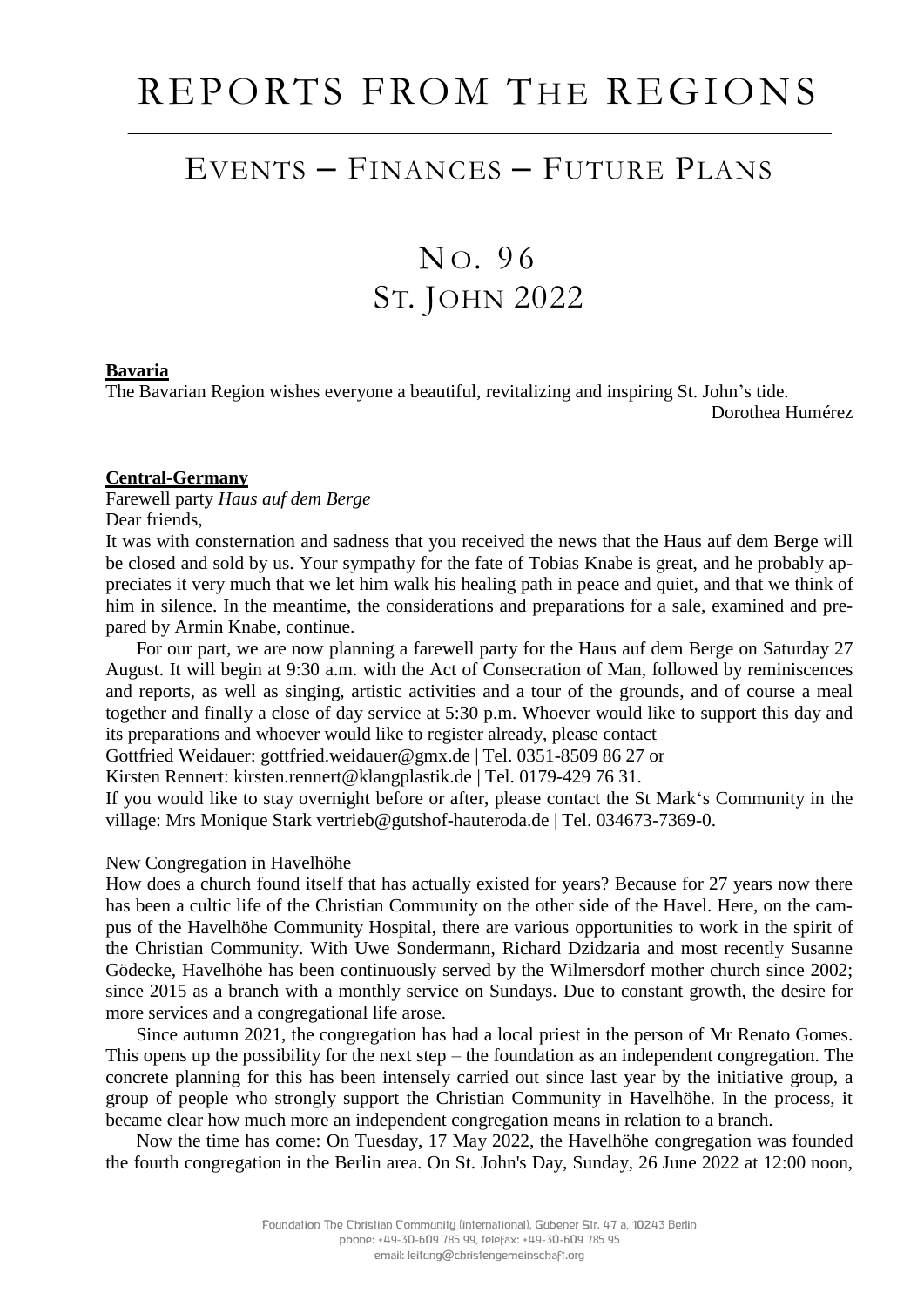we will celebrate the laying of the foundation after the Act of Consecration of Man and a wedding. We cordially invite you to this event.

Andreas von Wehren, Martin Layer

#### **Great Britain-Ireland**

For the last two years, we have been unable to come together for our annual regional meeting. It was wonderful that we could do this again, in Forest Row from 10<sup>th</sup>-12<sup>th</sup> June with the theme 'Creating Sacred Spaces – where present and future meet'. Over fifty people attended, with more joining from the congregation for parts of the weekend. Vicke von Behr gave the keynote address on the Founding of The Christian Community in the Spiritual World, encouraging us to recover our sense of newness about the church that rests on the spiritual freedom and responsibility of its members. The weekend was blessed with sunny weather and the able hosting of a dedicated group of volunteers from Forest Row. We are now planning an event together with Rev Jonah Evans on 'Living Life as Priestly Service' (see tiny.one/PriestSvc for more details).

On Palm Sunday, 10<sup>th</sup> April, Liza Lillicrap was introduced to the congregation in Stroud. Liza is British, but has been living for the last years in Australia. She was ordained in 2021, and has been working in Bremen, Germany.

Nigel Lumsden was ordained in Toronto this year. He will started his work in London on 19<sup>th</sup> June.

Tom Ravetz

#### **Middle Europe and Switzerland, Southwest Europe**

#### **Central Europe Region**

In the second week of June, after the pandemic, a synod could finally take place again in Vienna South, in which priests from all the countries of the region could participate. Over Whitsun, the East-West Congress took place in Vienna with about 300 participants, which was co-organised by the Christian Community. This was on the occasion of the  $100<sup>th</sup>$  anniversary of the great congress with Rudolf Steiner in 1922.

Work is progressing well in the individual countries; the financing of the same is still a big question, especially in Romania. What effects the present generally uncertain situation will have remains to be seen.

In Graz, the congregation has been for some time living with the question of building its own church. A plot of land is available and there is now also a concrete design; the financial feasibility still has to be clarified next.

Christine Jost

#### **Switzerland/Southwest Europe**

Two special events have taken place in our region in recent weeks: Over Ascension Day, 22 staff members from the whole region met for a few days in our welcoming house in Walkringen and reported on their work. It was a real "party" – with an already Pentecostal character. Because of the six predominant languages in our region, we always needed at least three of them so that everyone could communicate with everyone else. So, there was a lot of back and forth translating between French, Spanish and German. What was particularly heartening was the fact that language was not a barrier – getting to know each other, being allowed to report on the work, sharing the joys and hardships in each country and community created a warm and welcoming atmosphere, which was further enhanced by the beautiful surroundings and benevolent weather. Participants travelled back to their communities with a request to continue nurturing this seed.

Apart from that, the coordinators were able to meet in the Colmar congregation for several days for some out-of-town work. For the first time, other full-time staff members were present too  $- a$ suggestion by Thomas Nayda that proved very successful. Our church building in Colmar, which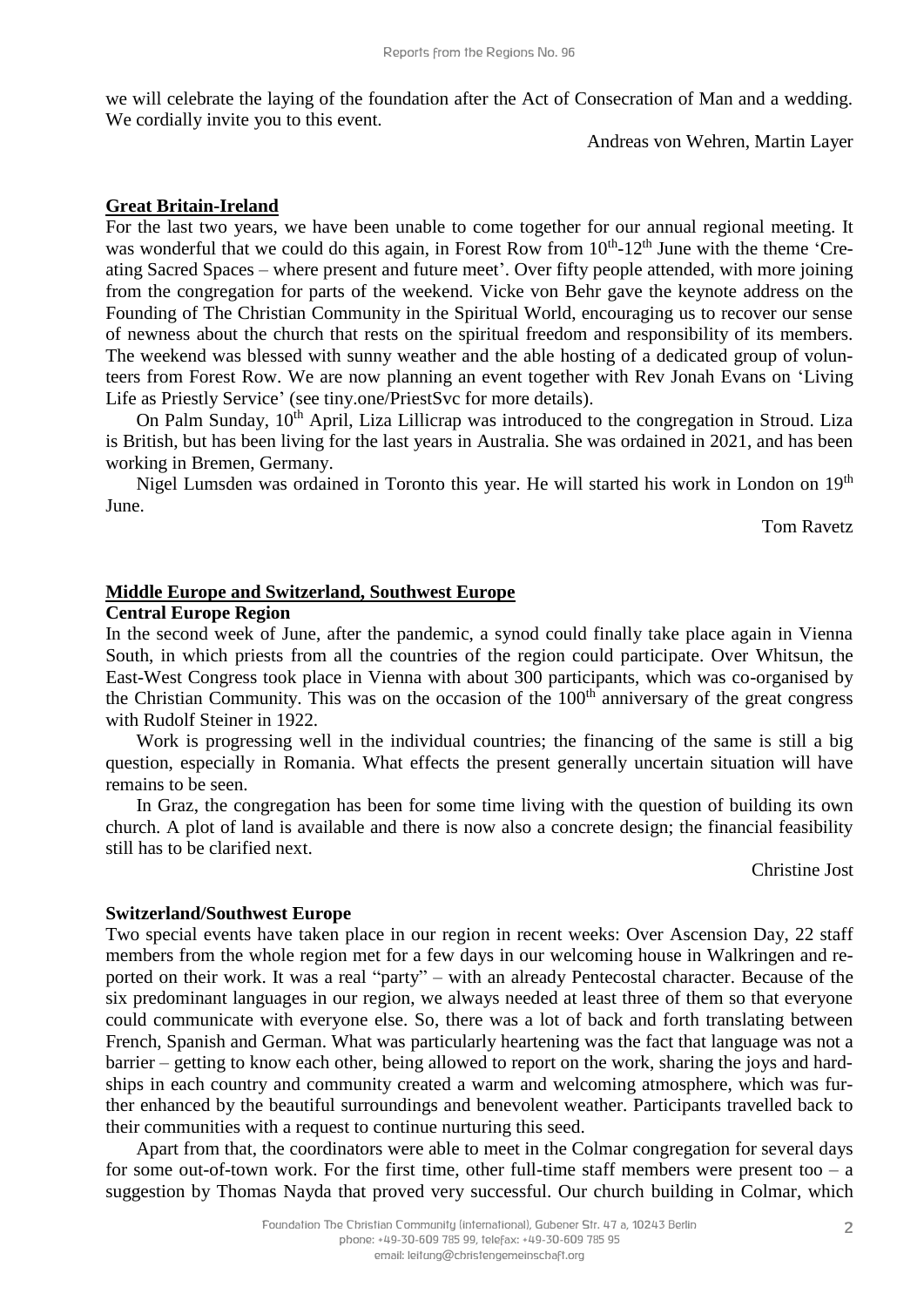was convincing in every aspect, and the warm hospitality of the congregation provided a joyful setting for our work, in which our leader M. Bruhn was present throughout. The congregation in Colmar had received various loans from other regions for the church building; the prosperity of the congregation – it is the largest in France and has a rich congregational life – impressed us deeply.

Only three full-time priests are at present available for this big country – supported by retired priests and priests from other countries. In order to be able to change this in the future, a proseminary has now begun in Strasbourg. Such proseminaries will probably also be necessary in other countries in the region to encourage people to take up a priestly vocation.

Apart from that, we can report that in Spain both the congregation in Madrid and the one in Alicante are facing building issues. More details can only be revealed later. In Switzerland, there will be a number of new appointments in the course of the summer.

Christine Jost

#### **Netherlands and Flanders**

On Saturday 14 May the Christian Community and the Anthroposophical Society jointly organised a conference to mark the centenary of the Movement for Religious Renewal. Peter Selg, who has been researching the impulses of the Christian Community for years, was asked to give two lectures. The day was a festive reunion of people who have known each other for 100 years and of people who want to shape the next 100 years together. Peter Selg's message was very clear: Both movements belong together and have a common task for the future. In his first lecture, Peter Selg spoke about the return of Christ in the etheric as the most important event of our time. In the second lecture he spoke about the past of the Christian Community: The spiritual world had wanted the renewal of religious life. How can we, without overestimating our strength, generously go out and let the inner core of light of the Christian Community work for the needs of the world? Characteristic of the beginnings of our movement was the spirit of openness to achieve much with little. We need this spirit again!

In 2020 and 2021, it was not possible for the Helios Camp organisation to prepare the summer camps together with all helpers on Ascension Day due to corona. How grateful we are that this is possible again! And so, this year there was a real "HV", a camp on the Berka site in Drenthe with only helpers and priests among themselves: full of training, workshops, learning new songs, trying out recipes from the kitchen staff, and camp fire until the early hours of the morning. And while the birds chirped around the big tent, more than 120 young voices sang in harmony during the Act of Consecration of Man. Special guest was Ulrich Goebel (priest in Dortmund), who spoke with much humour about the 100<sup>th</sup> anniversary of the Christian Community and about the World Conference in Dortmund. He spoke about the past and the future: "The conference is not about looking back at the past and celebrating how unbelievably wonderful we are; we should not want to fix and plan the future so that the next three generations know what to do. The question is: how can we learn to listen to the language that the future speaks to us? If people start to understand this language in the meetings and personal encounters in Dortmund, then the conference will be a success."

On 24 June, the first chapel of the Zeeland congregation (in Middelburg) will be consecrated and its name announced. This small congregation has been in existence for 54 years and is looking forward to this auspicious occasion! From now on, everyone visiting Zeeland during the year is welcome, whether on holiday or not. If you would like to join us for the Act of Consecration of Man in the new chapel, please check our website:<https://middelburg.christencommunity.nl/> beforehand. If you are intending to visit on weekdays, please let us know in advance that you are coming so that someone can welcome you.

Ernst Terpstra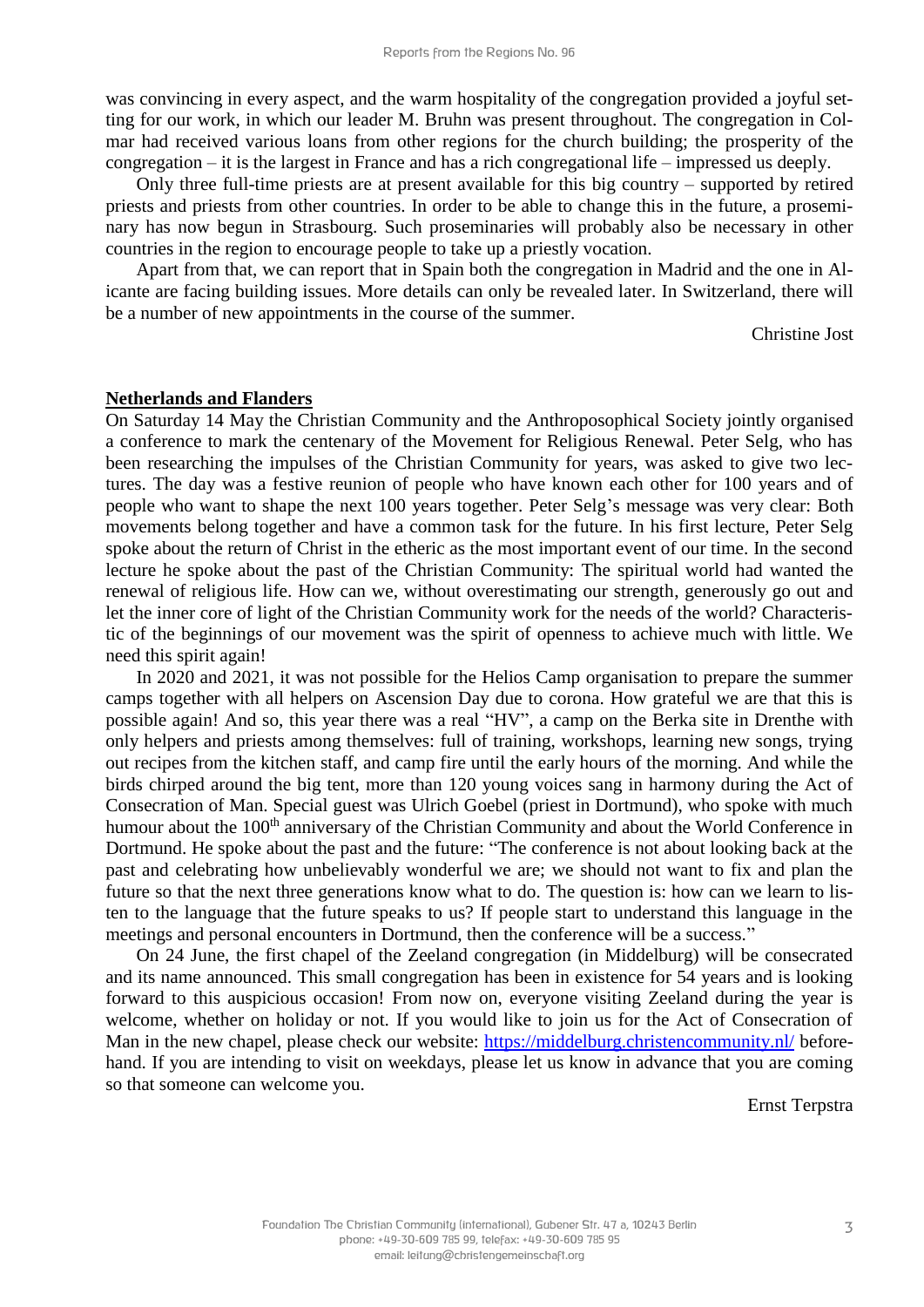#### **North America**

The highlight of the past period was undoubtedly the ordination of four candidates in Toronto on 14 and 15 May. With energetic help from all the region, the congregation and candidates planned and organised the festive days. Three senior leaders (Oberlenkers) delighted us with their presence; Oliver Steinrueck celebrated the sacrament of ordination. The warm afterglow of the consecration days still lives on in the region. Meanwhile, the newly ordained have arrived at their places of sending.

Damien Gilroy will stay in Toronto for a short while before moving to Adelaide/Australia via Melbourne. Nigel Lumsden will be working in Temple Lodge/London. Erica Maclennan will take up work in Vancouver/Canada, while Robert Bower (USA), after a short stay in Chicago, will divide his time and energy between Boston and Taconic-Berkshire.

It is gratifying to see groups of people longing for the sacraments in such far-flung places as Austin/Texas, Gainesville/Florida, Calgary/Alberta in Canada and Tucson/Arizona. Members and priests go to great lengths to make the seemingly impossible possible. In northwest Washington State, the priests Ann Burfeind and Julia Polter, along with local members, are stepping up their efforts to make something new happen where there is almost nothing of a congregational life. Ann will also be exploring through her network of camp leaders and helpers how a congregation could come about in ways yet unimagined.

Craig Wiggins

#### **North- and Northwest Germany**

After years of preparation, the Sozialwerk der Christengemeinschaft in Norddeutschland e.V. (Social Work of the Christian Community in Northern Germany) separated from the Frankenberg Monastery in Goslar, Altenstift der Christengemeinschaft gGmbH on 8 October 2021 and transferred the property and the neighbouring residential building at Nonnenweg 18 to the ownership of this gGmbH, which is backed by the *Antonie von Siemens Foundation and the Elly von Siemens Foundation* as shareholders. This was a forward-looking step for the Frankenberg monastery, enabling urgently needed fire protection measures and further major renovations to the property. Part of the proceeds from the sale was granted to Frankenberg Monastery immediately after the sale as a loan to help finance the necessary measures. The entire monastery complex is located in the inner city area of the city of Goslar and is therefore a listed building. As a result, all construction work is only possible under difficult conditions.

After the sale of the *Methorst* in 2013 and the sale of the Frankenberg convent and the residential building Nonnenweg 18, the Sozialwerk in Norddeutschland still has land that is operated by the *Heilpädagogisches Förderzentrum Friedrichshulde gGmbH* and by the town of Schenefeld with the *Biene Sonnenstrahl* day-care centre by way of a heritable building right. The ground rent income from these two facilities is now the not very high remaining regular source of income that helps to secure the existence of the Sozialwerk in the North German and North West German region. The Sozialwerk is also a co-partner in the *Tobias-Haus Alten- und Pflegeheim gGmbH* in Ahrensburg near Hamburg.

Jörgen Day

#### **The St Leonhard Chapel in Braunschweig**

Originally, St. Leonhard's Chapel in Braunschweig was located outside the gates of the city. It was built under Henry the Lion around 1190 and belonged to a hospital for lepers. Beguines cared for the outcasts here, while priests from the city's Benedictine monastery read mass and buried the dead.

Thousands have been buried around the chapel since then: the sick, the homeless, orphans – in short, the weary and the burdened. While the cemetery has long since become a garden, the Romanesque chapel between the large old trees still radiates a great spiritual power today. After it had been desecrated, almost demolished and used for farming and storage purposes, the Christian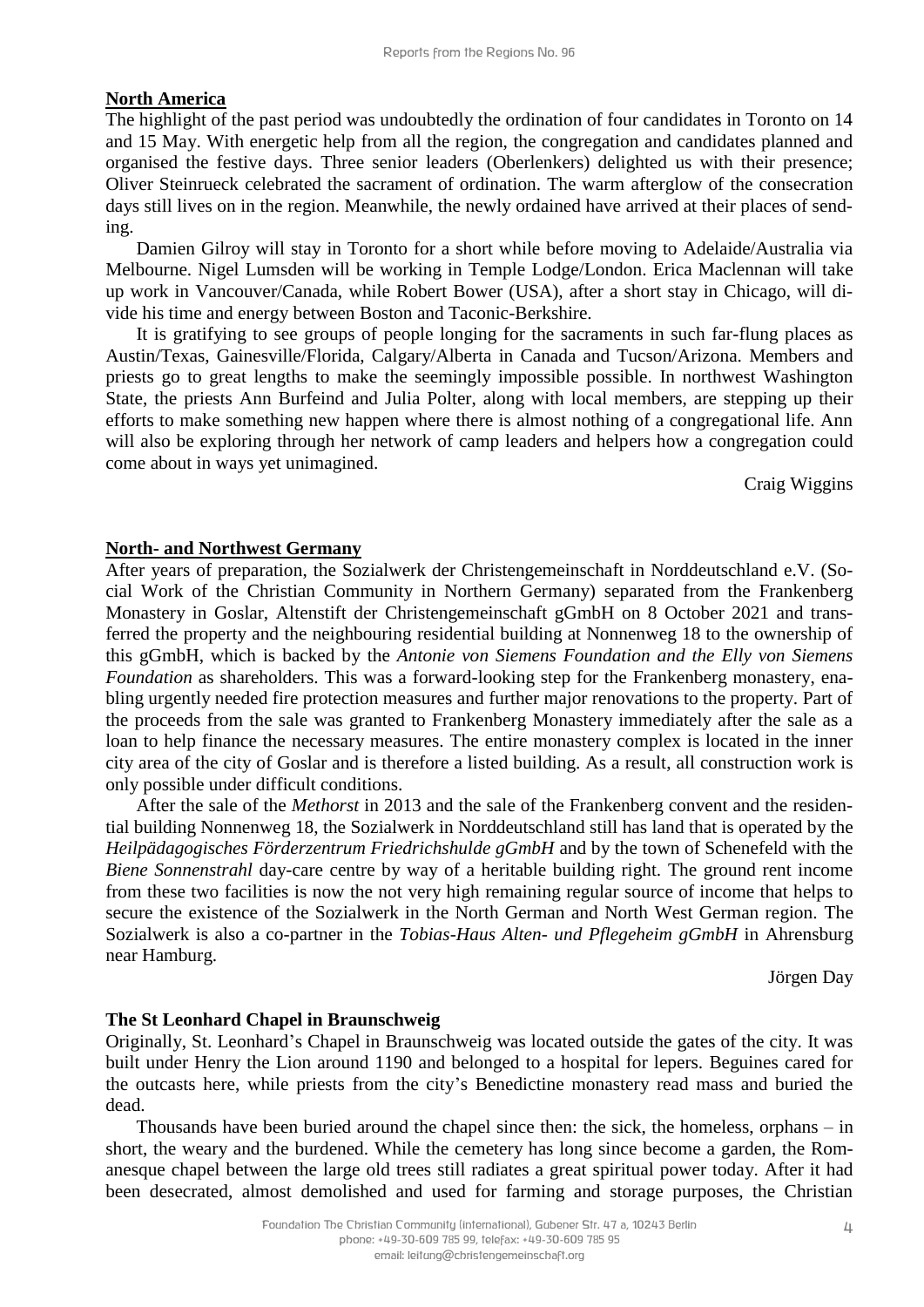Community took it over immediately after the Second World War. Dilapidated but undestroyed, it was cleaned and repaired and consecrated anew by Emil Bock in 1947.

In the course of time, the congregation was able to acquire the chapel park, the neighbouring four-storey house (built in 1924) as a residential building and the Old Smithy (built around 1750) as a community centre. We have just completed the most recent renovations (since 2019) and would like to report on it here.

Over newly set stone steps, the altar was moved from the apse a little closer towards the congregation. The middle of the three colourfully glazed apse windows had been covered with plasterboard and was now reopened. New discreet and efficient radiators and an automatically controlled ventilation system were installed, and front windows were made and fitted in the deep reveals. After the space had been restored in this way, the mouldy organ, which had been removed and repaired in the meantime, could be put back on the gallery. The vault was painted white, the walls in light and the apse in dark violet. Last but not least, we ordered 90 chairs of beech wood with seat and back cushions, colour-coordinated with the interior and safe and comfortable.

The organ renovation and the seating were largely paid for by a Brunswick trust. The renovation of the chapel itself was competently and very cheaply planned – for around  $\epsilon$ 130,000 – by our architect Rudolph Koehler and was paid for half by foundations, and half by the congregation. The active members of our building group accompanied the planning process, organised the financing, liaised with the heritage department and, wherever possible, actively lent a hand themselves.

In the run-up to the project, we redesigned the chapel park with our own hands and made it accessible to the general public. The chapel itself is open daily for viewing and contemplation. Many people from Braunschweig gratefully take advantage of this. – We are also happy to welcome visitors from out of town and are happy to provide simple accommodation! The railway station is only a ten-minute walk away.

Marc Jungermann

| no message from:                 |                        |                          |                         |               |
|----------------------------------|------------------------|--------------------------|-------------------------|---------------|
| <b>Australia and New Zealand</b> |                        | Japan                    | <b>Nordic Countries</b> | <b>Russia</b> |
| <b>South America</b>             | <b>Southern Africa</b> | <b>Southwest Germany</b> |                         |               |

#### **West Germany**

Events and activities in the congregations are visibly reviving. Things that had been dormant or could only take place on a reduced scale are being taken up again. But new initiatives and forms are also emerging.

When the kindergarten on the ground floor of the Bendorf community closed down and terminated its rental agreement with the congregation, the first impulse was to quickly look for a new tenant so that the rental income could be secured as soon as possible. But then it was decided to try something new and the vacated rooms are now used for various initiatives by the community, the surrounding area but also from the local neighbourhood. Courses, workshops, concerts and much more are now taking place. It is also hoped that a revival of community life and contact with the surrounding area will spring from it.

The preparation for the conference is also gradually gaining momentum in the congregations that have taken on individual tasks. There are congregations who want to run cafés and a juice bar, who are taking care of the welcoming of people at the beginning of the conference and much more. We expect and hope that after the summer break, this will gain significant momentum in the two months that remain.

In consultation with the Steering Committee, the Area Group responsible for this, has appointed Mr Tim Gottschalk as Coordinator at its meeting on 21 March 2022.

Tim Gottschalk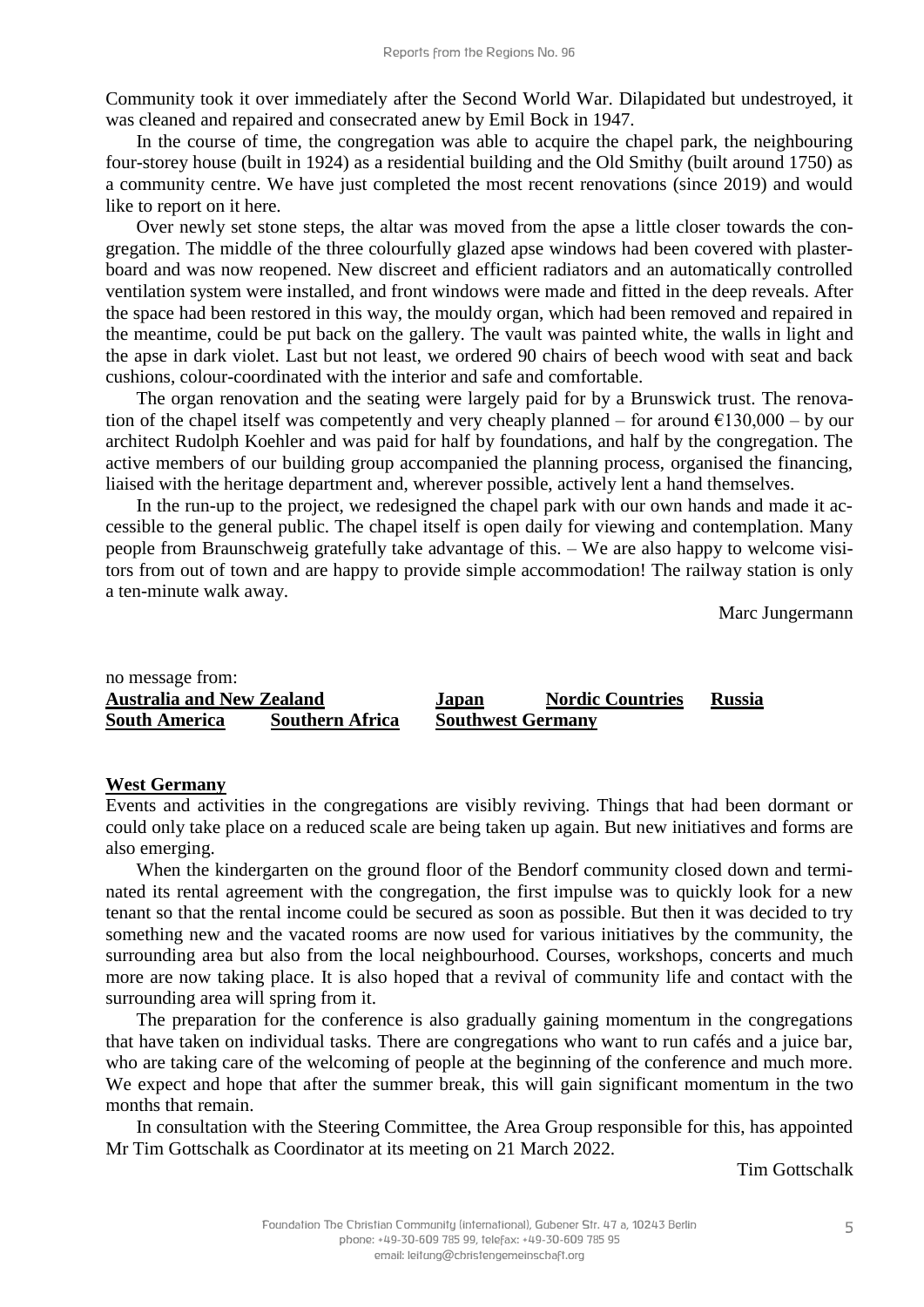#### **Wuerttemberg**

Report on the departure from Murrhardt and the dissolution of the congregation

After the old people's and nursing home Haus Hohenstein went bankrupt eight years ago and was taken over by a new sponsor, the church with the community house stood on a "trapped property". One of the consequences of this was that the church and the house were to be cut off from the previous supply of electricity and water on 30 June 2022. Also, the number of supportive people in the congregation outside the nursing home had not grown to such an extent that there was any prospect of future development for the congregation. Many community members are so busy with their jobs that there are hardly any resources left for community work. In addition, apart from the legal requirements, the supply of electricity and water would have required considerable investments for new supply lines to the public grid system. All this had been seriously discussed both in the congregation with the responsible members and in the regional synod. It had finally led to the decision of the congregational assembly on 8 January to leave the church as a place of worship and to dissolve the congregation.

Thus, on Saturday 21 May 2022, a final Act of Consecration of Man was celebrated in this church by the current local priest Bettina Glas. The church hall was filled with a large congregation from near and far, plus 15 priests from the region as co-celebrants. The atmosphere was solemn and serious. After the last Act of Consecration of Man, the taking-back of the consecrated space took place as a civil procedure.

A look back: On 1 Advent 1967, the foundation stone of the church was laid. On 29 September 1968, the consecration of the space and the first Act of Consecration of Man were celebrated in this church.

The music for the Act of Consecration of Man and the taking back of the consecrated status of the church was a special event and was played by Rabia Kübler: Improvised music was played on two tams, made of iron and bronze respectively, and a copper tube chime; this contributed greatly to the solemn and serious mood. A tam looks like a large gong hanging freely from a rod. The beginning of the Act of Consecration of Man and the end of the de-consecration ritual were accompanied by the iron tam, the closing music for the Act of Consecration of Man was played on the copper pipes, and the individual acts of the de-consecration were accompanied by playing on the copper pipes, the bronze tam and the iron tam. The music in the middle part of the Act of Consecration of Man act was contributed by Roland Greiner on the organ.

The leader of the region, Martin Merckens, gave the sermon: This began with the uprightness of the human being, which enables him, unlike the animal, to look into the distance and raise his eyes upwards towards heaven. This was in reference to the consecration of the space with the subsequent initial Act of Consecration of Man. Through the consecration, the place of worship is taken out of its profane status. Elemental forces are addressed in the consecration of the space, with the direction to the north the solid earth forces, to the west the forming forces of water, to the east the soul forces of air, to the south spiritual forces of fire, and thus the beings connected with the elements are included; they co-celebrate in the service. By celebrating the last Act of Consecration of Man, the religious space is returned to a secular use. What as spiritual substance has been formed in the place over the decades may be seen as imperishable part of the earth in the sense of the transformation of the sacrifice into eternal medicine. The fact that in this place (the church) services of the Christian community are no longer celebrated fills us with pain. From the pain, however, we can rise with Christ's power and gradually transform it in union with Michael, after whom this church was named.

The withdrawal of the consecration of the room: Following the Act of Consecration of Man, members met outside in glorious sunshine in thoroughly lively conversations, to gather again in the church after some time. Martin Merckens explained the process of the de-consecration of the church hall. Each individual act was accompanied by improvised music, first with the copper tam, then with the bronze tam, and at the end again on the iron tam. First the candles and candlesticks were cleared from the altar, then the altar cloths and finally the red antependium. Music continued to resound for a while. From the silence, the next act was performed: The altarpiece was covered with a